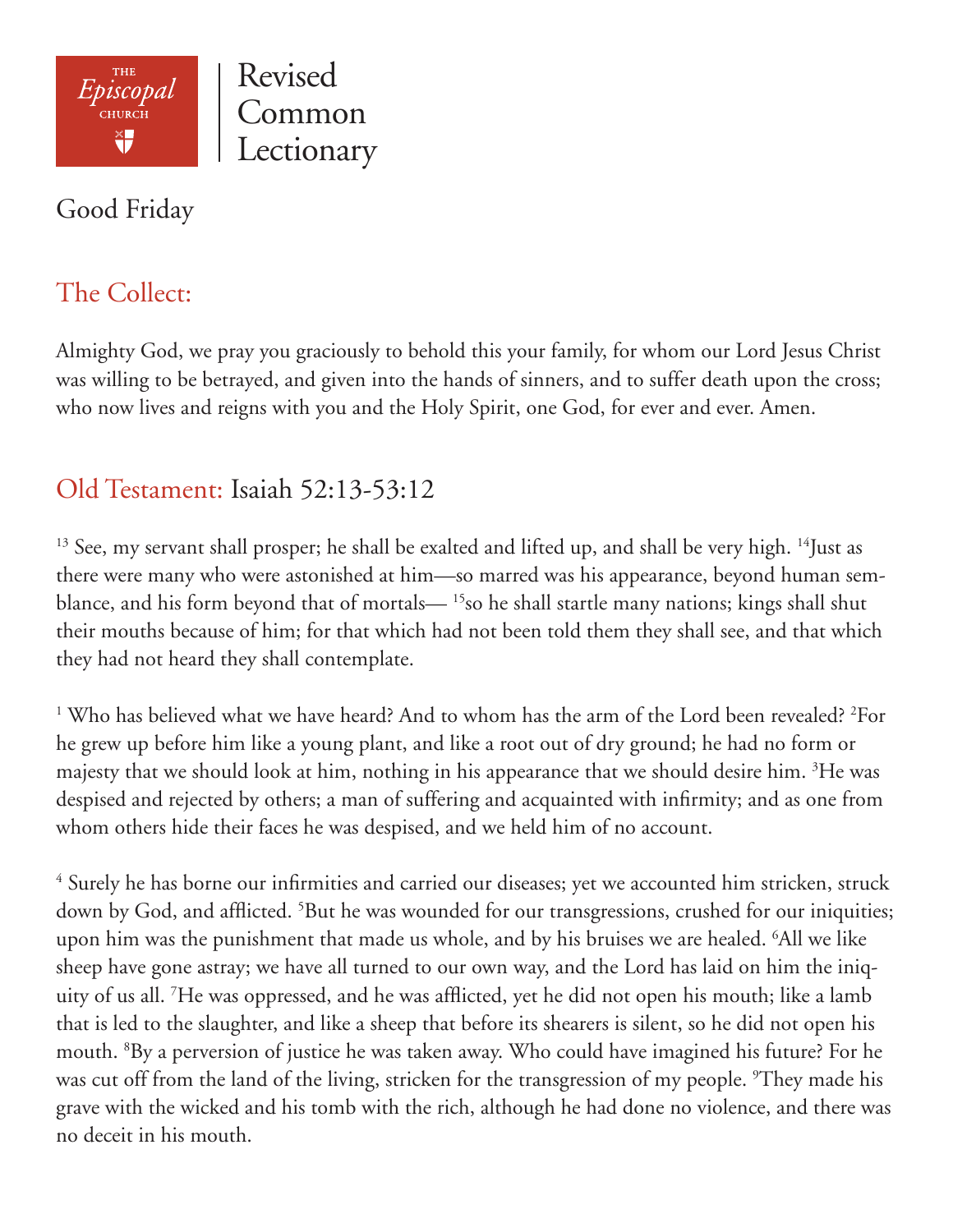<sup>10</sup> Yet it was the will of the Lord to crush him with pain. When you make his life an offering for sin, he shall see his offspring, and shall prolong his days; through him the will of the Lord shall prosper. <sup>11</sup>Out of his anguish he shall see light; he shall find satisfaction through his knowledge. The righteous one, my servant, shall make many righteous, and he shall bear their iniquities. 12Therefore I will allot him a portion with the great, and he shall divide the spoil with the strong; because he poured out himself to death, and was numbered with the transgressors; yet he bore the sin of many, and made intercession for the transgressors.

### Psalm: Psalm 22

<sup>1</sup> My God, my God, why have you forsaken me? \* and are so far from my cry and from the words of my distress? <sup>2</sup> O my God, I cry in the daytime, but you do not answer; \* by night as well, but I find no rest. <sup>3</sup> Yet you are the Holy One,  $*$  enthroned upon the praises of Israel. <sup>4</sup> Our forefathers put their trust in you; \* they trusted, and you delivered them. <sup>5</sup> They cried out to you and were delivered; \* they trusted in you and were not put to shame.  $6$  But as for me, I am a worm and no man,  $*$  scorned by all and despised by the people. <sup>7</sup> All who see me laugh me to scorn; \* they curl their lips and wag their heads, saying, 8 "He trusted in the Lord; let him deliver him; \* let him rescue him, if he delights in him." <sup>9</sup> Yet you are he who took me out of the womb,  $*$  and kept me safe upon my mother's breast. <sup>10</sup> I have been entrusted to you ever since I was born;  $*$  you were my God when I was still in my mother's womb. <sup>11</sup> Be not far from me, for trouble is near,  $*$  and there is none to help. <sup>12</sup> Many young bulls encircle me; \* strong bulls of Bashan surround me. <sup>13</sup> They open wide their jaws at me,  $*$  like a ravening and a roaring lion. <sup>14</sup> I am poured out like water; all my bones are out of joint; \* my heart within my breast is melting wax.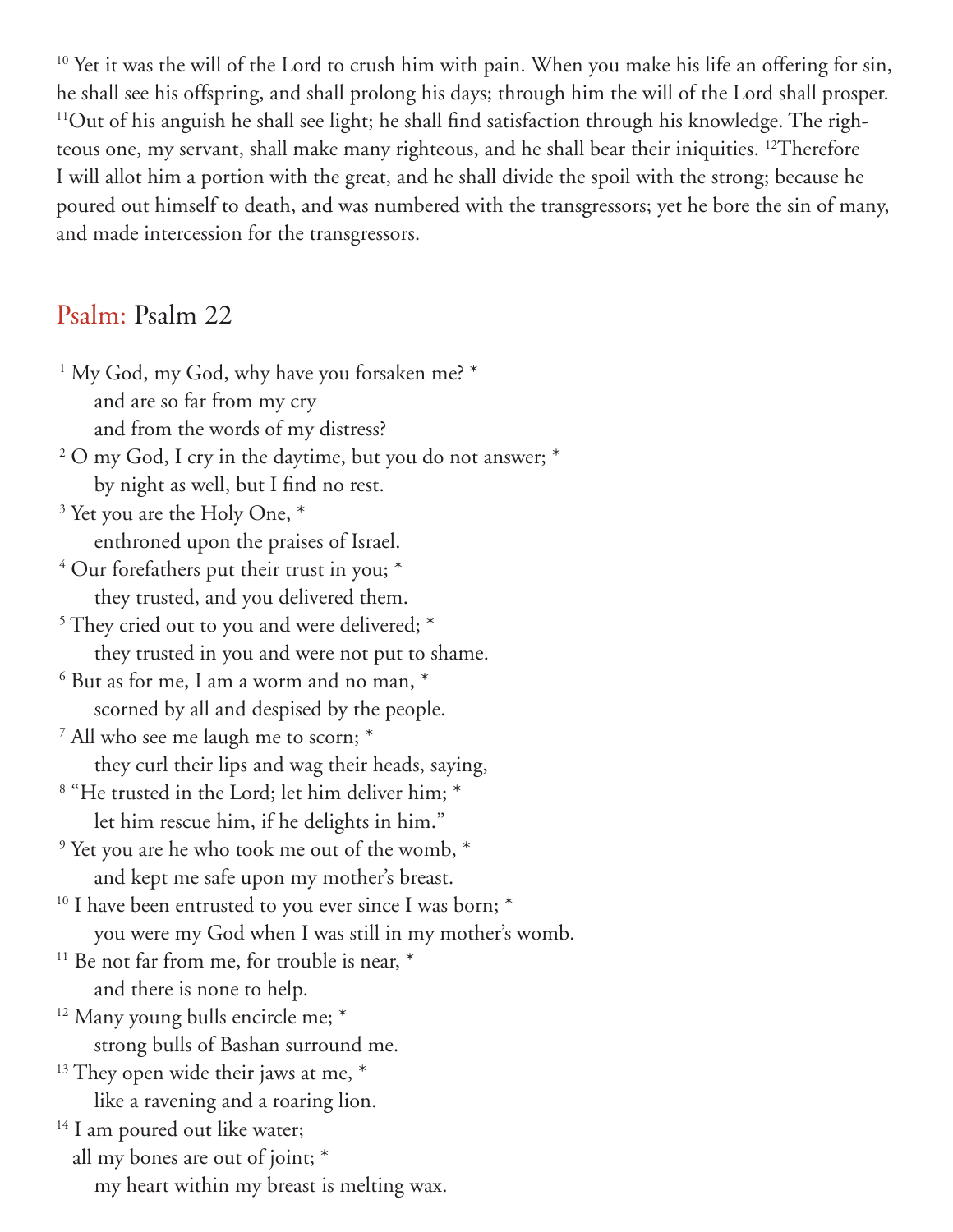<sup>15</sup> My mouth is dried out like a pot-sherd; my tongue sticks to the roof of my mouth; \* and you have laid me in the dust of the grave. <sup>16</sup> Packs of dogs close me in, and gangs of evildoers circle around me; \* they pierce my hands and my feet; I can count all my bones.  $17$  They stare and gloat over me;  $*$  they divide my garments among them; they cast lots for my clothing.  $18$  Be not far away, O Lord;  $*$  you are my strength; hasten to help me. <sup>19</sup> Save me from the sword, \* my life from the power of the dog.  $20$  Save me from the lion's mouth,  $*$  my wretched body from the horns of wild bulls. <sup>21</sup> I will declare your Name to my brethren; \* in the midst of the congregation I will praise you.  $22$  Praise the Lord, you that fear him;  $*$  stand in awe of him, O offspring of Israel; all you of Jacob's line, give glory. <sup>23</sup> For he does not despise nor abhor the poor in their poverty; neither does he hide his face from them; \* but when they cry to him he hears them. <sup>24</sup> My praise is of him in the great assembly;  $*$  I will perform my vows in the presence of those who worship him. <sup>25</sup> The poor shall eat and be satisfied, and those who seek the Lord shall praise him: \* "May your heart live for ever!"  $26$  All the ends of the earth shall remember and turn to the Lord,  $*$  and all the families of the nations shall bow before him.  $27$  For kingship belongs to the Lord;  $*$  he rules over the nations.  $28$  To him alone all who sleep in the earth bow down in worship;  $*$  all who go down to the dust fall before him. <sup>29</sup> My soul shall live for him; my descendants shall serve him; \* they shall be known as the Lord's for ever.  $30$  They shall come and make known to a people yet unborn  $*$ the saving deeds that he has done.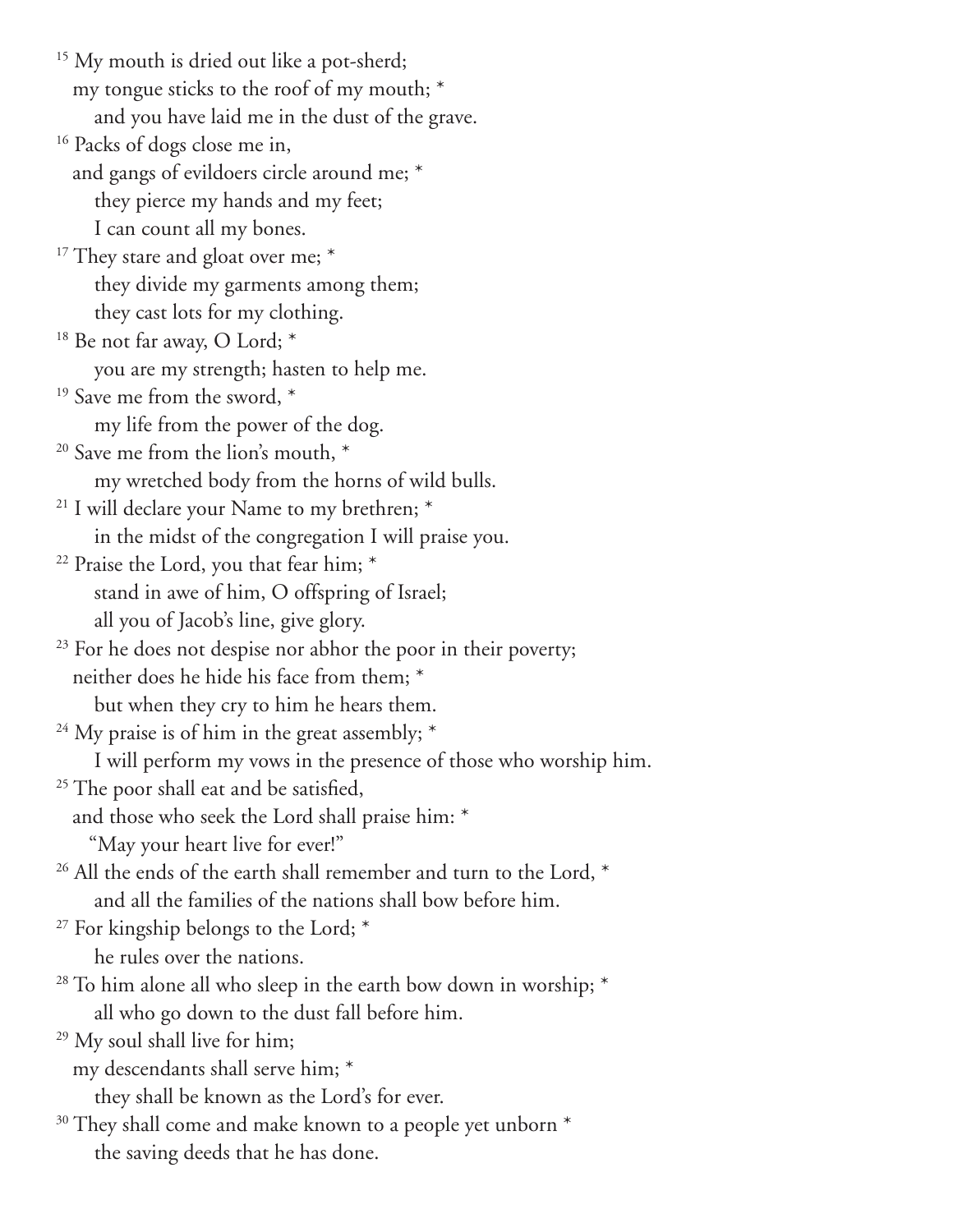## Epistle: Hebrews 10:16-25 or Hebrews 4:14-16; 5:7-9

<sup>16</sup> "This is the covenant that I will make with them after those days, says the Lord: I will put my laws in their hearts, and I will write them on their minds," 17he also adds, "I will remember their sins and their lawless deeds no more." <sup>18</sup>Where there is forgiveness of these, there is no longer any offering for sin.

<sup>19</sup> Therefore, my friends, since we have confidence to enter the sanctuary by the blood of Jesus, <sup>20</sup>by the new and living way that he opened for us through the curtain (that is, through his flesh), <sup>21</sup>and since we have a great priest over the house of God, <sup>22</sup>let us approach with a true heart in full assurance of faith, with our hearts sprinkled clean from an evil conscience and our bodies washed with pure water. 23Let us hold fast to the confession of our hope without wavering, for he who has promised is faithful. <sup>24</sup>And let us consider how to provoke one another to love and good deeds, <sup>25</sup>not neglecting to meet together, as is the habit of some, but encouraging one another, and all the more as you see the Day approaching.

#### **or**

<sup>14</sup> Since, then, we have a great high priest who has passed through the heavens, Jesus, the Son of God, let us hold fast to our confession. <sup>15</sup>For we do not have a high priest who is unable to sympathize with our weaknesses, but we have one who in every respect has been tested as we are, yet without sin. <sup>16</sup>Let us therefore approach the throne of grace with boldness, so that we may receive mercy and find grace to help in time of need. 7 In the days of his flesh, Jesus offered up prayers and supplications, with loud cries and tears, to the one who was able to save him from death, and he was heard because of his reverent submission. 8 Although he was a Son, he learned obedience through what he suffered; <sup>9</sup>and having been made perfect, he became the source of eternal salvation for all who obey him,

### Gospel: John 18:1-19:42

<sup>1</sup> After Jesus had spoken these words, he went out with his disciples across the Kidron valley to a place where there was a garden, which he and his disciples entered. 2 Now Judas, who betrayed him, also knew the place, because Jesus often met there with his disciples. 3 So Judas brought a detachment of soldiers together with police from the chief priests and the Pharisees, and they came there with lanterns and torches and weapons. <sup>4</sup>Then Jesus, knowing all that was to happen to him, came forward and asked them, "Whom are you looking for?" 5 They answered, "Jesus of Nazareth." Jesus replied, "I am he." Judas, who betrayed him, was standing with them. 6 When Jesus said to them, "I am he," they stepped back and fell to the ground. 7 Again he asked them, "Whom are you looking for?" And they said, "Jesus of Nazareth." 8 Jesus answered, "I told you that I am he. So if you are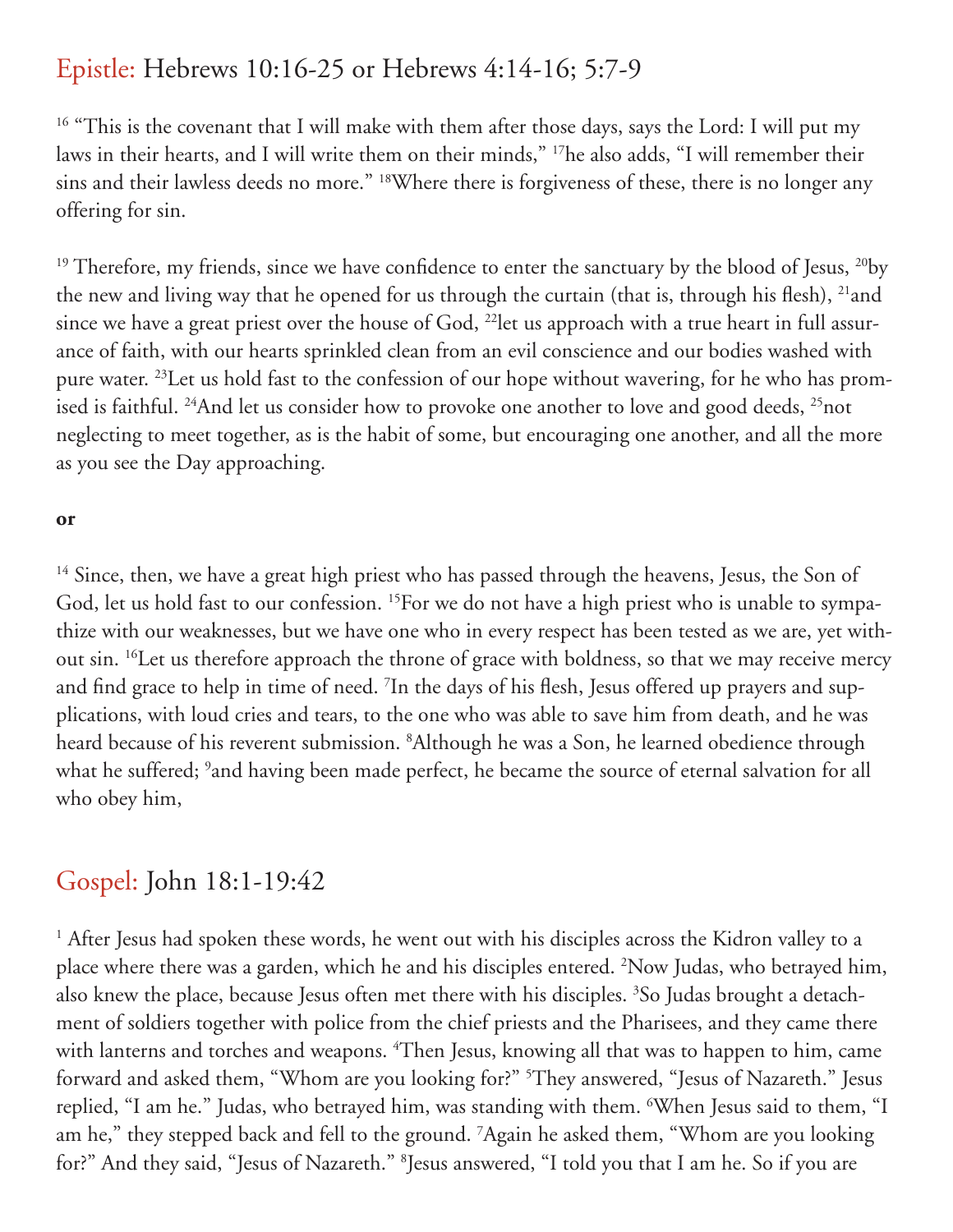looking for me, let these men go." 9 This was to fulfill the word that he had spoken, "I did not lose a single one of those whom you gave me." <sup>10</sup>Then Simon Peter, who had a sword, drew it, struck the high priest's slave, and cut off his right ear. The slave's name was Malchus. <sup>11</sup> Jesus said to Peter, "Put your sword back into its sheath. Am I not to drink the cup that the Father has given me?" 12So the soldiers, their officer, and the Jewish police arrested Jesus and bound him.

 $13$  First they took him to Annas, who was the father-in-law of Caiaphas, the high priest that year. <sup>14</sup>Caiaphas was the one who had advised the Jews that it was better to have one person die for the people. 15Simon Peter and another disciple followed Jesus. Since that disciple was known to the high priest, he went with Jesus into the courtyard of the high priest, <sup>16</sup>but Peter was standing outside at the gate. So the other disciple, who was known to the high priest, went out, spoke to the woman who guarded the gate, and brought Peter in. 17The woman said to Peter, "You are not also one of this man's disciples, are you?" He said, "I am not." 18Now the slaves and the police had made a charcoal fire because it was cold, and they were standing around it and warming themselves. Peter also was standing with them and warming himself. 19Then the high priest questioned Jesus about his disciples and about his teaching. <sup>20</sup>Jesus answered, "I have spoken openly to the world; I have always taught in synagogues and in the temple, where all the Jews come together. I have said nothing in secret. 21Why do you ask me? Ask those who heard what I said to them; they know what I said." <sup>22</sup>When he had said this, one of the police standing nearby struck Jesus on the face, saying, "Is that how you answer the high priest?" 23Jesus answered, "If I have spoken wrongly, testify to the wrong. But if I have spoken rightly, why do you strike me?" <sup>24</sup>Then Annas sent him bound to Caiaphas the high priest. <sup>25</sup>Now Simon Peter was standing and warming himself. They asked him, "You are not also one of his disciples, are you?" He denied it and said, "I am not." <sup>26</sup>One of the slaves of the high priest, a relative of the man whose ear Peter had cut off, asked, "Did I not see you in the garden with him?" 27Again Peter denied it, and at that moment the cock crowed.

<sup>28</sup> Then they took Jesus from Caiaphas to Pilate's headquarters. It was early in the morning. They themselves did not enter the headquarters, so as to avoid ritual defilement and to be able to eat the Passover. <sup>29</sup>So Pilate went out to them and said, "What accusation do you bring against this man?" <sup>30</sup>They answered, "If this man were not a criminal, we would not have handed him over to you." <sup>31</sup>Pilate said to them, "Take him yourselves and judge him according to your law." The Jews replied, "We are not permitted to put anyone to death." 32(This was to fulfill what Jesus had said when he indicated the kind of death he was to die.) <sup>33</sup>Then Pilate entered the headquarters again, summoned Jesus, and asked him, "Are you the King of the Jews?" 34Jesus answered, "Do you ask this on your own, or did others tell you about me?" 35Pilate replied, "I am not a Jew, am I? Your own nation and the chief priests have handed you over to me. What have you done?" <sup>36</sup>Jesus answered, "My kingdom is not from this world. If my kingdom were from this world, my followers would be fighting to keep me from being handed over to the Jews. But as it is, my kingdom is not from here." 37Pilate asked him, "So you are a king?" Jesus answered, "You say that I am a king. For this I was born, and for this I came into the world, to testify to the truth. Everyone who belongs to the truth listens to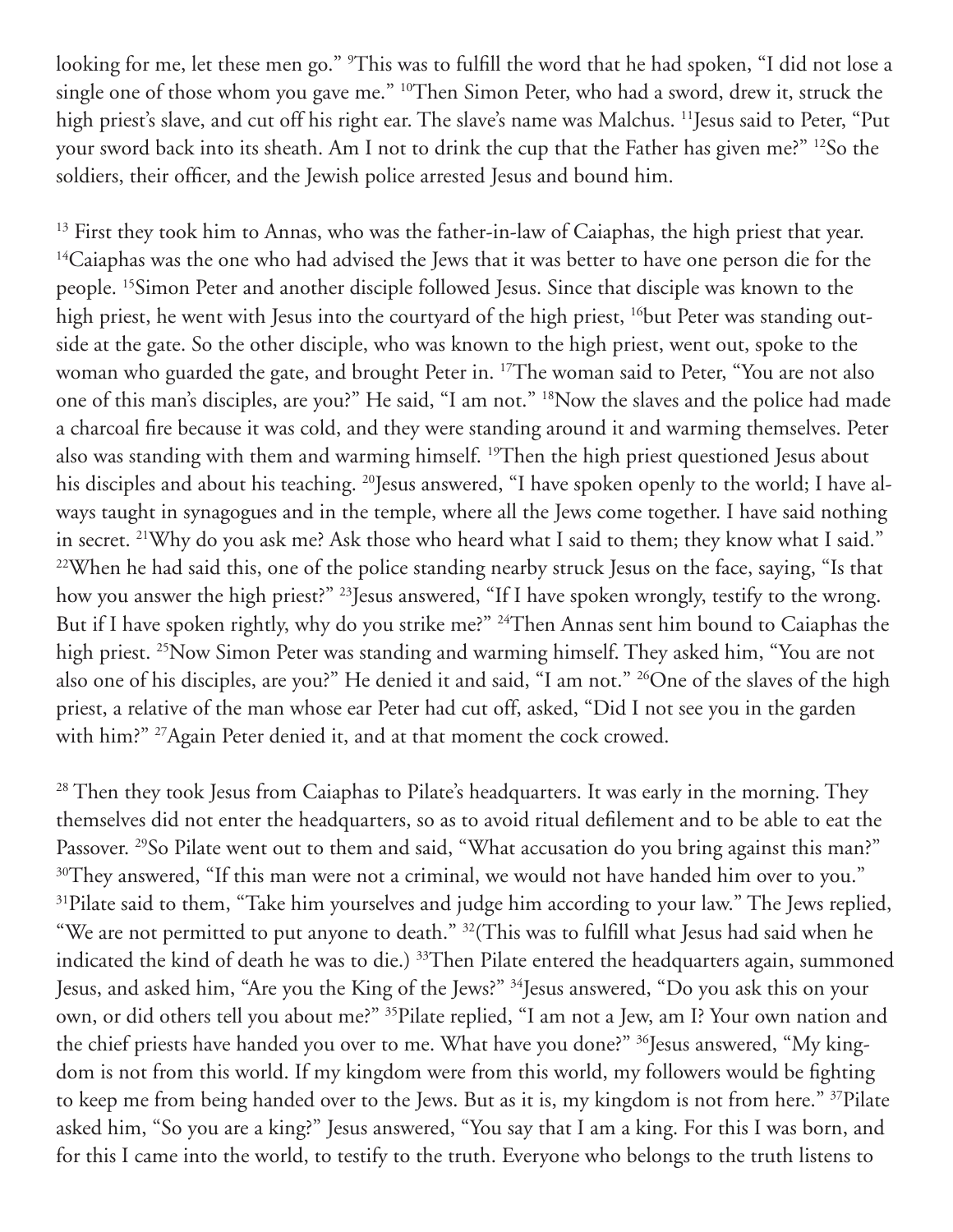my voice." 38Pilate asked him, "What is truth?" After he had said this, he went out to the Jews again and told them, "I find no case against him. <sup>39</sup>But you have a custom that I release someone for you at the Passover. Do you want me to release for you the King of the Jews?" <sup>40</sup>They shouted in reply, "Not this man, but Barabbas!" Now Barabbas was a bandit.

<sup>1</sup> Then Pilate took Jesus and had him flogged. <sup>2</sup>And the soldiers wove a crown of thorns and put it on his head, and they dressed him in a purple robe. <sup>3</sup>They kept coming up to him, saying, "Hail, King of the Jews!" and striking him on the face. <sup>4</sup>Pilate went out again and said to them, "Look, I am bringing him out to you to let you know that I find no case against him." 5 So Jesus came out, wearing the crown of thorns and the purple robe. Pilate said to them, "Here is the man!" 6 When the chief priests and the police saw him, they shouted, "Crucify him! Crucify him!" Pilate said to them, "Take him yourselves and crucify him; I find no case against him." 7 The Jews answered him, "We have a law, and according to that law he ought to die because he has claimed to be the Son of God." 8 Now when Pilate heard this, he was more afraid than ever. 9 He entered his headquarters again and asked Jesus, "Where are you from?" But Jesus gave him no answer. 10Pilate therefore said to him, "Do you refuse to speak to me? Do you not know that I have power to release you, and power to crucify you?" 11Jesus answered him, "You would have no power over me unless it had been given you from above; therefore the one who handed me over to you is guilty of a greater sin." 12From then on Pilate tried to release him, but the Jews cried out, "If you release this man, you are no friend of the emperor. Everyone who claims to be a king sets himself against the emperor." 13When Pilate heard these words, he brought Jesus outside and sat on the judge's bench at a place called The Stone Pavement, or in Hebrew Gabbatha. <sup>14</sup>Now it was the day of Preparation for the Passover; and it was about noon. He said to the Jews, "Here is your King!" 15They cried out, "Away with him! Away with him! Crucify him!" Pilate asked them, "Shall I crucify your King?" The chief priests answered, "We have no king but the emperor."

<sup>16</sup> Then he handed him over to them to be crucified. So they took Jesus; <sup>17</sup>and carrying the cross by himself, he went out to what is called The Place of the Skull, which in Hebrew is called Golgotha. <sup>18</sup>There they crucified him, and with him two others, one on either side, with Jesus between them.

<sup>19</sup> Pilate also had an inscription written and put on the cross. It read, "Jesus of Nazareth, the King of the Jews." 20Many of the Jews read this inscription, because the place where Jesus was crucified was near the city; and it was written in Hebrew, in Latin, and in Greek. 21Then the chief priests of the Jews said to Pilate, "Do not write, 'The King of the Jews,' but, 'This man said, I am King of the Jews.'" 22Pilate answered, "What I have written I have written." 23When the soldiers had crucified Jesus, they took his clothes and divided them into four parts, one for each soldier. They also took his tunic; now the tunic was seamless, woven in one piece from the top. <sup>24</sup>So they said to one another, "Let us not tear it, but cast lots for it to see who will get it." This was to fulfill what the scripture says, "They divided my clothes among themselves, and for my clothing they cast lots." <sup>25</sup>And that is what the soldiers did. Meanwhile, standing near the cross of Jesus were his mother, and his mother's